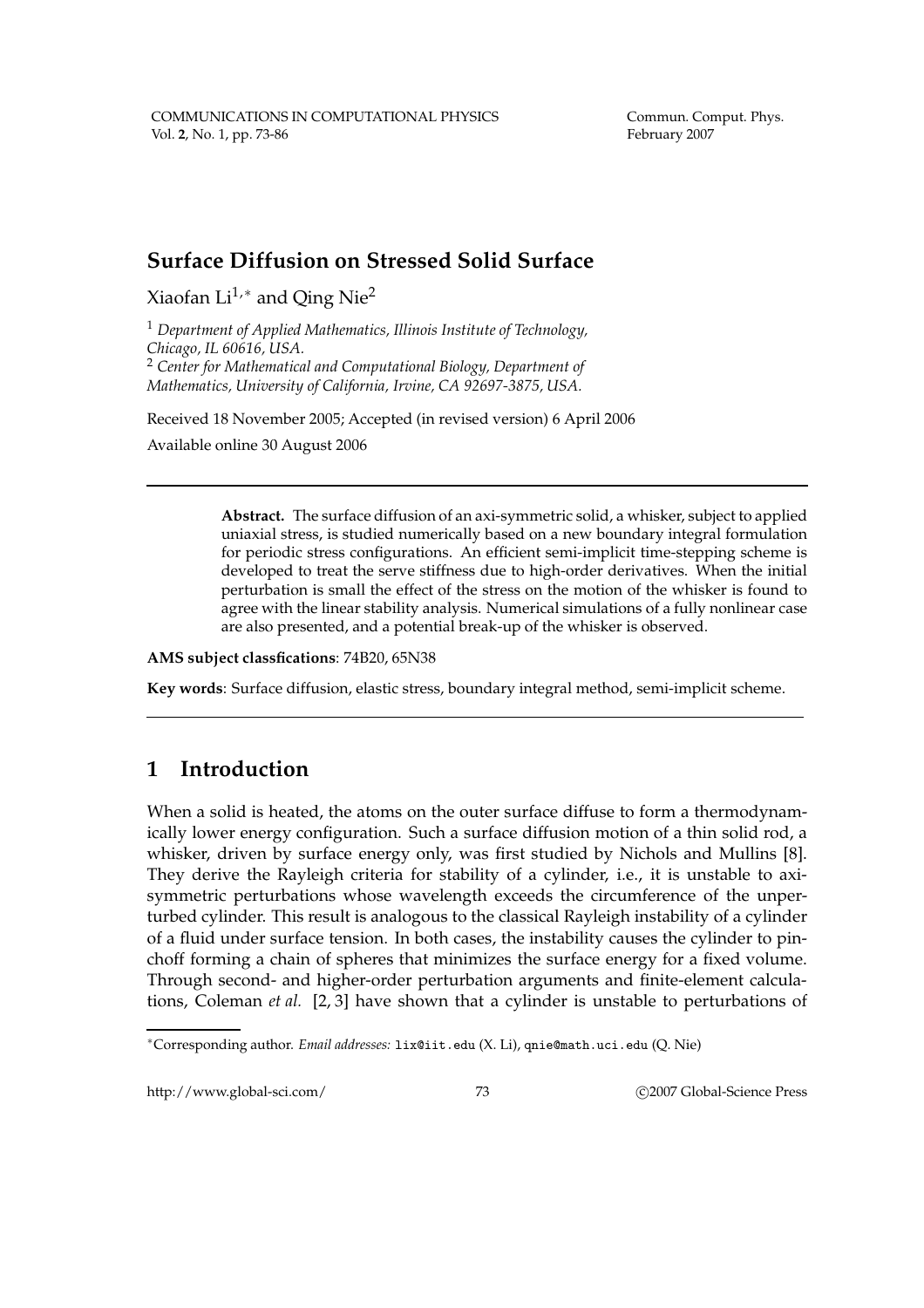certain combination of linearly stable wavelengths. The surface diffusion and the selfsimilar axi-symmetric pinchoff of a cylinder have been examined using asymptotic, numerical and analytical methods by several authors. For a review and the references, see Bernoff *et al.* [1].

The effect of elastic stress on the morphological instability of a whisker has been studied by linear stability analysis in Colin *et al.* [4] and Kirill *et al.* [6]. The results show that short-wavelength instability can develop when the applied stress is beyond a critical value and non-axisymmetric modes can be excited under certain conditions.

In this work, we investigate the fully nonlinear evolution of an axi-symmetric whisker when the stress is present. In Section 2, we state the problem in which the whisker is periodic in one direction and subject to a periodic applied stress. In Section 3, two equivalent boundary integral formulations of the problem are derived, enabling the sharp-interface numerical simulation.

The nonlinear evolution equation for the whisker involves surface diffusion of the interface curvature. This fourth-order derivative term puts a severe constraint on the time-step when explicit temporal schemes are used. On the other hand, any fully implicit schemes require solving nonlinear systems at every time-step, and it is extremely expensive. In this paper, we present an efficient semi-implicit temporal scheme for interfaces in axi-symmetric geometry based on the local decomposition technique [9,11,15]. Realizing that the meridian term in the mean curvature for an axi-symmetric interface dominates the stability property of a temporal scheme, we express it in terms of the tangent angle of the interface. As a result, the most stiff term reduces to a fourth-order derivative of the tangent angle, and it becomes linear in Fourier space. We treat this term implicitly and the rest of the nonlinear terms in low-oder derivative explicitly. A detailed description of the numerical methods is presented in Section 4. In Section 5, our formulation of the problem and numerical methods are validated using the results from linear stability analysis and the effect of elastic stress is investigated in nonlinear evolution region.

### **2 Governing equations**

Consider an infinite cylinder, periodic on the *x*-direction with period *Lp*, as shown in Fig. 1. Denote the cylinder by Ω, its boundary/surface by *∂*Ω, and its outward unit normal by **n**. Let *∂*Ω*<sup>l</sup>* be a cross section of the cylinder with a plane perpendicular to *x*axis, and *∂*Ω*<sup>r</sup>* be the first periodic image of *∂*Ω*<sup>l</sup>* to the right. *∂*Ω*<sup>p</sup>* is the one-period section of cylinder surface that is between *∂*Ω*<sup>l</sup>* and *∂*Ω*<sup>r</sup>* .

The surface of the cylinder evolves due to surface diffusion which minimizes the sum of the surface energy and elastic energy. Its normal velocity is given by ([6] and references therein)

$$
v_n = \frac{\partial \mathbf{x}}{\partial t} \cdot \mathbf{n} = \nabla_s^2 (\beta g^{el} - \kappa), \tag{2.1}
$$

where  $\kappa = \nabla \cdot \mathbf{n}$  is the sum of the principle curvatures,  $g^{el}$  is the elastic energy density,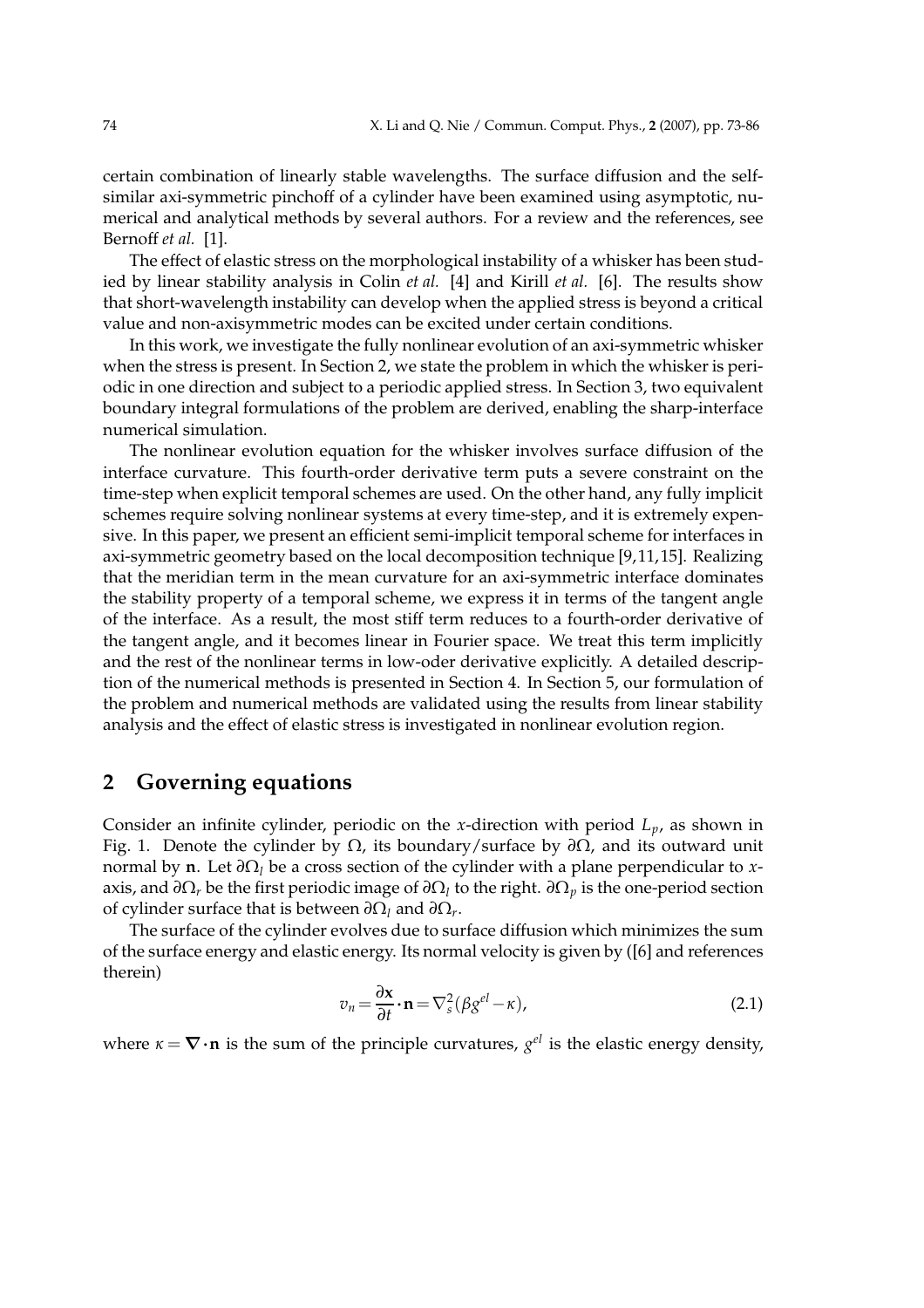

Figure 1: Sketch of a periodic whisker.

and the dimensionless parameter  $\beta$  measures the relative magnitude of the elastic energy compared with the surface energy. Both *g el* and *β* will be defined later.

The presence of the elastic effects arises due to applied stresses in the solid. Next we describe the governing equations for obtaining the elastic energy. The solid is at mechanical equilibrium in absence of body forces,

$$
\nabla \cdot \sigma = 0, \qquad \text{for } x \text{ in } \Omega,
$$
 (2.2)

where  $\sigma$  denotes the stress tensor. Since outside the solid is vacuum, the surface of the cylinder is a traction-free surface,

$$
\mathbf{t} \equiv \boldsymbol{\sigma} \cdot \mathbf{n} = \mathbf{0}, \qquad \text{for } \mathbf{x} \text{ on } \partial \Omega. \tag{2.3}
$$

The relation between the stress and strain tensors follows Hooke's law for isotropic elasticity, i.e.  $\sigma_{ij} = 2\mu\epsilon_{ij} + \lambda\epsilon_{kk}\delta_{ij}$ , where  $\mu$  and  $\lambda$  are the Lamé constants. Stress in the solid arises due to an applied stress in the solid. The stress is applied such that

$$
\int_{\partial \Omega_r} \mathbf{t} \, \mathrm{d}A = \mathbf{F},\tag{2.4}
$$

where **F** is a constant vector and the normal to  $\partial\Omega_r$  is the unit vector along *x*-axis  $\mathbf{e}_1 =$ (1,0,0). It is important to note that the condition (2.4) is actually satisfied at any cross section of the cylinder because of Eqs. (2.2) and (2.3) and the divergence theorem. The elasticity problem is complete by adding the periodic boundary conditions

$$
\mathbf{u}(\mathbf{x} + L_p \mathbf{e}_1) - \mathbf{u}(\mathbf{x}) = \mathbf{U}, \quad \mathbf{t}(\mathbf{x} + L_p \mathbf{e}_1) + \mathbf{t}(\mathbf{x}) = \mathbf{0}, \tag{2.5}
$$

for any **x** in the solid. Note the normal vectors in the second equation of (2.5) are in opposite directions at **x** and its periodic image  $x + L_p e_1$ . In this work, we specify a constant vector  $\mathbf{U} = (U_1, 0, 0)$ . For the axi-symmetric case, it is clear that  $F_2 = F_3 = 0$  where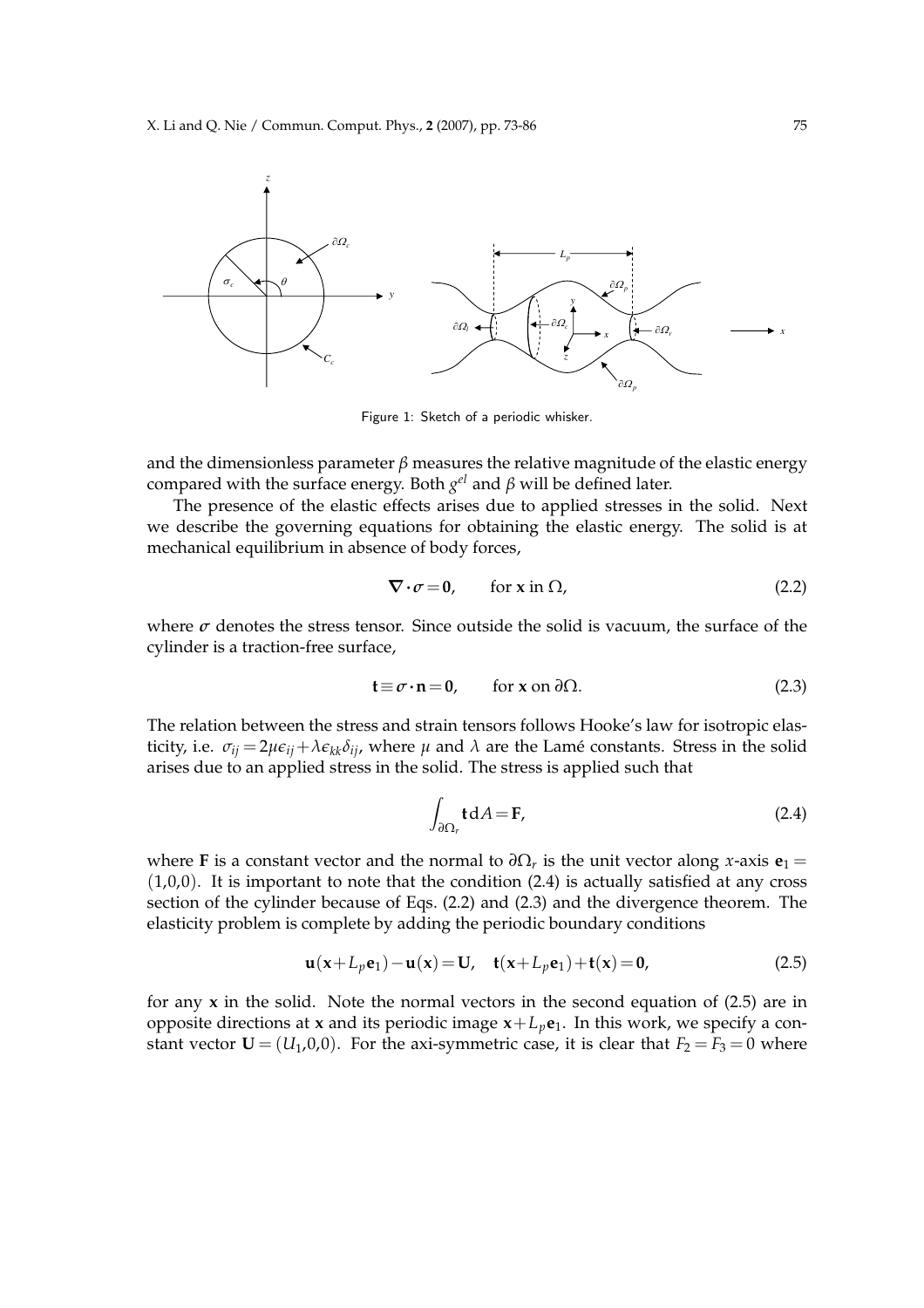(*F*1,*F*2,*F*3) is the Cartesian coordinates of **F**. Also, it can be shown (see Appendix) that the first component of  $U_1$  is related to  $F_1$  through the following integral equation

$$
L_p F_1 = (2\mu + \lambda) \left[ \pi \sigma_r^2 U_1 - 2\pi \int_C u_1 \sigma \, d\sigma \right] + 2\pi \lambda \int_C u_\sigma \sigma \, dx,\tag{2.6}
$$

where  $\sigma_r$  is the radius of the disk  $\partial\Omega_r$ ,  $\mathbf{u} = (u_1, u_\sigma, 0)$  in the cylindrical coordinates  $(x, \sigma, \phi)$ , *C* is the oriented contour of the surface  $\partial\Omega_p$  in  $(x,y)$ -plane in the direction of increasing *x*,  $\sigma = \gamma$  is the distance of *C* to *x*-axis.

Given **U** or **F**, the displacement **u** and the traction **t** on *∂*Ω can be obtained by solving the equations (2.2)–(2.6). Then, the elastic energy density  $g^{el} = \frac{1}{2}\sigma \cdot \epsilon$  can be computed through a local coordinate transformation [5, 13].

# **3 Boundary integral formulation**

Suppose *V* is a finite volume of the solid enclosed by the surface *S*. For a point **x** on *S*,

$$
\iint\limits_{S} [u_i(\mathbf{y}) - u_i(\mathbf{x})] T_{ijk}(\mathbf{y} - \mathbf{x}) n_k(\mathbf{y}) dA_{\mathbf{y}} = \iint\limits_{S} t_i(\mathbf{y}) G_{ij}(\mathbf{y} - \mathbf{x}) dA_{\mathbf{y}},
$$
(3.1)

where  $j = 1,2,3$ . Here,  $G_{ij}$  and  $T_{ijk}$  are the Green's functions associated with the displacement and stress, respectively. Einstein summation notation is used in this work. Note the integrands in Eq. (3.1) are weakly singular and there are no principal value integrals.

If *V* is one period of the solid Ω, restricting our attention to a system that is *Lp*periodic in *x*-axis and applying the boundary conditions Eqs. (2.3) and (2.5), we obtain from Eq. (3.1)

$$
\iint\limits_{\partial\Omega_p} [u_i(\mathbf{y}) - u_i(\mathbf{x})] T_{ijk}^P(\mathbf{y} - \mathbf{x}) n_k(\mathbf{y}) dA_{\mathbf{y}} = -U_i \iint\limits_{\partial\Omega_r} T_{ijk}^P(\mathbf{y} - \mathbf{x}) n_k(\mathbf{y}) dA_{\mathbf{y}},
$$
(3.2)

where  $T_{ijk}^P$  are the corresponding Green's functions that are  $L_p$ -periodic on the *x*-direction.

Alternatively, we can decompose the stress field  $(\sigma, \mathbf{u})$  into a uniaxial stress,  $\sigma^{(0)}$  = diag(1,0,0) and  $\mathbf{u}^{(0)} = (x, -vy, -vz)$ , and the disturbance field,  $(\sigma^D, \mathbf{u}^D)$  for a point **x** = (*x*,*y*,*z*) in Cartesian coordinates.

We specify  $\mathbf{u}^{(0)}$  according to Eqs. (2.6) such that the disturbance fields  $\mathbf{u}^D \equiv \mathbf{u} - \mathbf{u}^{(0)}$ and  $\mathbf{t}^D \equiv \mathbf{t} - \mathbf{t}^{(0)}$  are *L*<sub>*p*</sub>-periodic on the *x*-direction.

Applying Eq. (3.1) to  $(\mathbf{u}^D, \mathbf{t}^D)$  for one period of the solid, we obtain

$$
\iint\limits_{\partial\Omega_p} [u_i^D(\mathbf{y}) - u_i^D(\mathbf{x})] T_{ijk}^P(\mathbf{y} - \mathbf{x}) n_k(\mathbf{y}) \, dA_{\mathbf{y}} = -\iint\limits_{\partial\Omega_p} t_i^{(0)}(\mathbf{y}) G_{ij}^P(\mathbf{y} - \mathbf{x}) \, dA_{\mathbf{y}}.
$$
 (3.3)

It can be shown that Eqs. (3.2) and (3.3) are equivalent.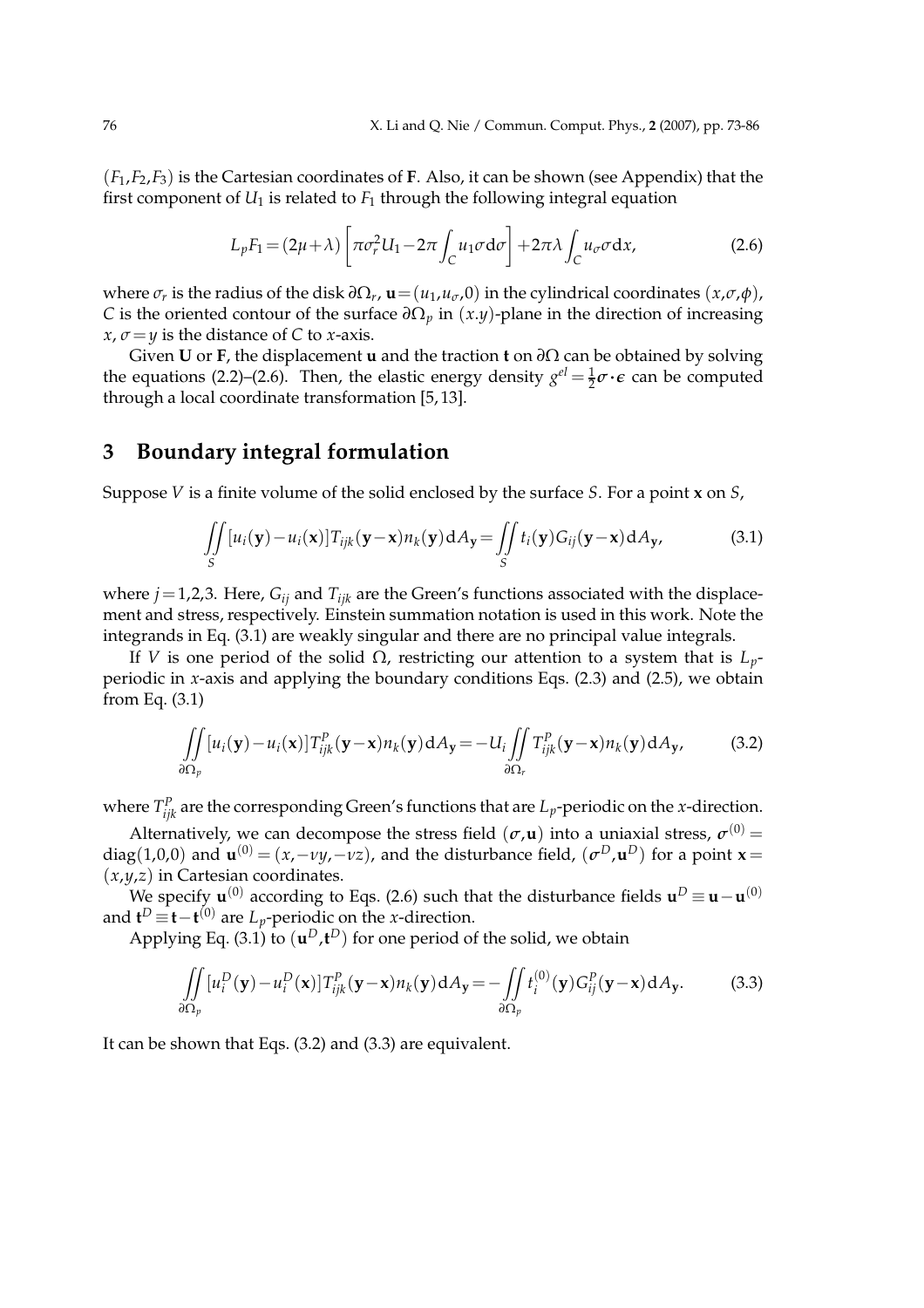X. Li and Q. Nie / Commun. Comput. Phys., **2** (2007), pp. 73-86 77

When  $\mathbf{F} = F_1 \mathbf{e}_1$ , we have

$$
\mathbf{u}^{(0)} = \frac{U_1}{L_p}(x\mathbf{e}_1 - \nu y\mathbf{e}_2 - \nu z\mathbf{e}_3) = \frac{U_1}{L_p}(x\mathbf{e}_1 - \nu \sigma \hat{\sigma})
$$
  

$$
\mathbf{t}^{(0)} \equiv \sigma^{(0)} \cdot \mathbf{n} = \frac{U_1}{L_p} \text{diag}(E, 0, 0) \cdot \mathbf{n} = \frac{U_1 E n_1}{L_p} \mathbf{e}_1,
$$
 (3.4)

where  $\hat{\sigma}$  denotes the unit vector in  $\sigma$ -direction of the cylindrical coordinates  $(x, \sigma, \phi)$ ,  $E =$  $2\mu(1+\nu)$  is the Young's modulus and  $n_1$  is the *x*-component of the outward unit vector **n** normal to *C*. The value of  $U_1$  is related to  $F_1$  according to Eq. (2.6), or equivalently (see Appendix)

$$
L_p F_1 = \frac{U_1}{L_p} E V_p - 2\pi (2\mu + \lambda) \int_C u_1^D \sigma \, d\sigma + 2\pi \lambda \int_C u_\sigma^D \sigma \, dx,\tag{3.5}
$$

where  $V_p$  is the volume of the solid in one period  $\Omega_p$ .

### **4 Numerical methods**

The motion of interface  $C$ ,  $x(\alpha,t)$ **e**<sub>1</sub>+ $\sigma(\alpha,t)$  $\hat{\sigma}$ , can be reposed in terms of its local arclength derivatives *s<sup>α</sup>* and its tangent angle *θ* defined implicitly from the definition of the tangent vector,

$$
\mathbf{s}(\alpha,t) = (x_{\alpha},\sigma_{\alpha})/s_{\alpha} = (\sin\theta(\alpha,t),\cos\theta(\alpha,t)).
$$
\n(4.1)

Then  $\theta$  and  $s_\alpha$  satisfy

$$
s_{\alpha t} = T_{\alpha} + \theta_{\alpha} v_{n}, \qquad (4.2)
$$

$$
\theta_t = -\frac{v_{n\alpha} + T\theta_\alpha}{s_\alpha},\tag{4.3}
$$

where **s** is the tangential direction of the interface with *T* as a specified tangential velocity. Notice that the choice of *T* does not affect the motion of the interface *C*, and it only affects the definition of *α*. In particular, the tangential velocity,

$$
T(\alpha, t) = -\frac{\alpha}{2\pi} \int_0^{2\pi} \theta_{\alpha'} v_n d\alpha' + \int_0^{\alpha} \theta_{\alpha'} v_n d\alpha',
$$
\n(4.4)

leads to a constant *s<sup>α</sup>* in space satisfying

$$
\frac{L(t)}{2\pi} \equiv s_{\alpha}(\alpha, t),\tag{4.5}
$$

where *L* is the length of *C*. Accordingly, the equation (4.2) for *s<sup>α</sup>* becomes

$$
L_t = -\int_0^{2\pi} \theta_{\alpha'} v_n \, \mathrm{d}\alpha'.
$$
\n(4.6)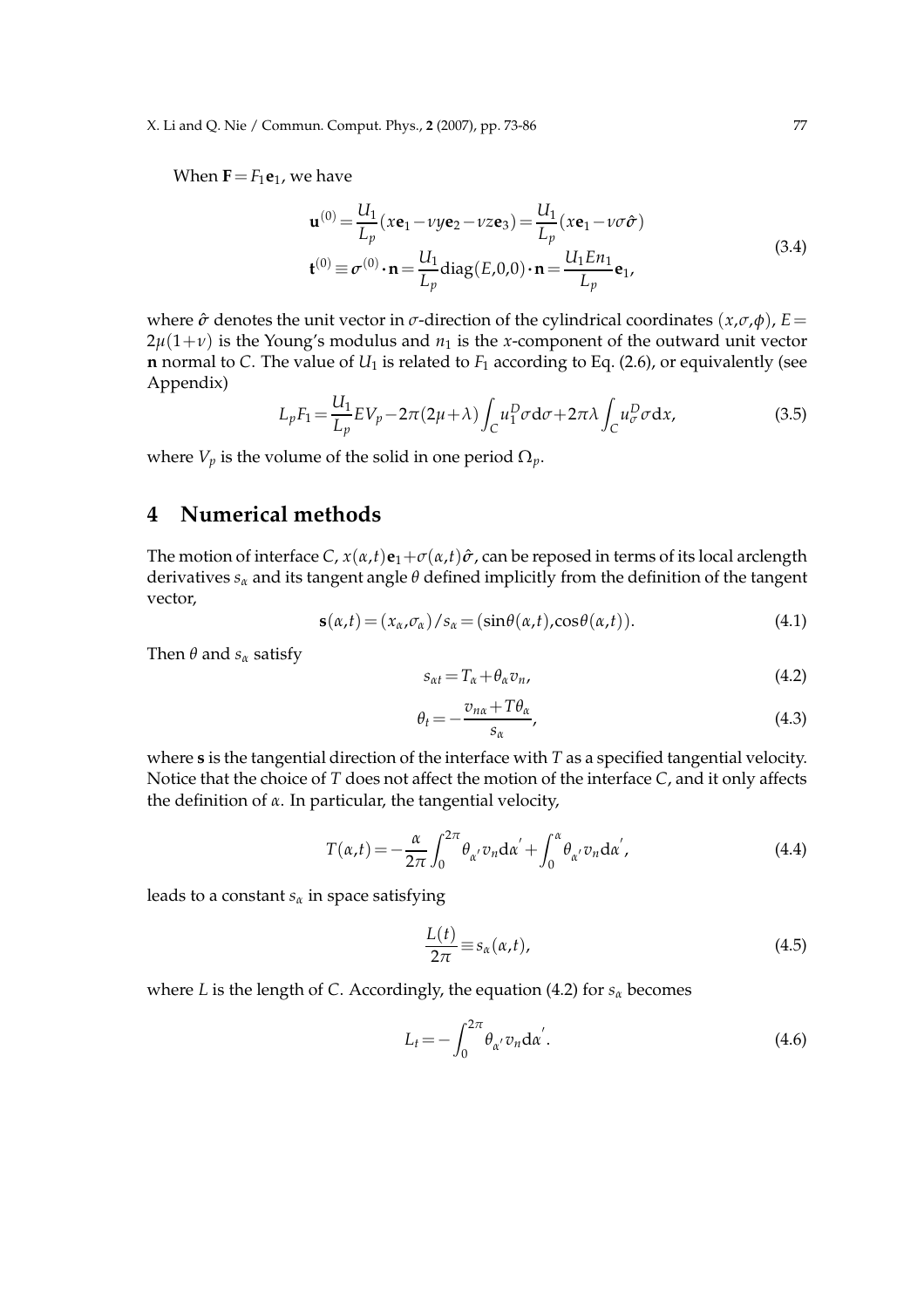The curvature *κ* can be decompose into

$$
\kappa \equiv \kappa_{2d} + \kappa_{\infty},\tag{4.7}
$$

where  $\kappa_{2d}$  and  $\kappa_{\infty}$  are the curvatures in the meridian and azimuthal directions respectively:

$$
\kappa_{2d} = \frac{\sigma_{\alpha} x_{\alpha\alpha} - \sigma_{\alpha\alpha} x_{\alpha}}{s_{\alpha}^3} = \theta_s, \qquad \kappa_{\infty} = \frac{x_{\alpha}}{\sigma s_{\alpha}}.
$$
\n(4.8)

In an axi-symmetric geometry, the surface Laplacian reduces to

$$
\nabla_s^2 = \frac{\partial^2}{\partial s^2} + \frac{\sigma_s}{\sigma} \frac{\partial}{\partial s}.
$$
\n(4.9)

Thus the evolution equation (2.1) becomes

$$
v_n = -\theta_{sss} + P,\tag{4.10}
$$

where

$$
P = -\frac{\sigma_s}{\sigma} \frac{\partial \kappa_{2d}}{\partial s} + \mathbf{\nabla}_s^2 (-\kappa_\infty + \beta g^{el}).
$$
\n(4.11)

Similar to the numerical method for axi-symmetric vortex sheets [9], the evolution equation for *θ* is decomposed locally with one term involving the fourth order of derivative and the rest of terms only involving low order derivatives:

$$
\theta_t = -\theta_{ssss} + (P_s + T\theta_s). \tag{4.12}
$$

The equation for the corresponding Fourier coefficients of *θ* becomes

$$
\hat{\theta}_t = -\left(\frac{2\pi}{L}\right)^4 k^4 \hat{\theta}(k) + \hat{A}(k),\tag{4.13}
$$

where  $\hat{A}(k)$  is the Fourier coefficient for  $P_s + T\theta_s$ .

Because the temporal stability constraint is dictated by the term with the highest order of derivative, a standard explicit scheme, such as a Runge-Kutta or a linear multi-step type of method, applied to Eq. (4.13) requires a time-step proportional to the inverse of  $k^4$ . On the other hand, a fully implicit temporal scheme on Eq. (4.13) leads to nonlinear systems that have to be solved at every time-step. For both approaches, the computational costs are very expensive, and become prohibitive for medium to large spatial resolutions.

Realizing that the fourth-order derivative term is linear (and diagonalized in Fourier space) and decoupled from the terms with lower order derivatives in Eq. (4.13), one can treat the  $k^4\hat{\theta}(k)$  term implicitly and the nonlinear term explicitly such that the stability constraint associated with the fourth-order derivative term is removed without the need of solving any nonlinear systems.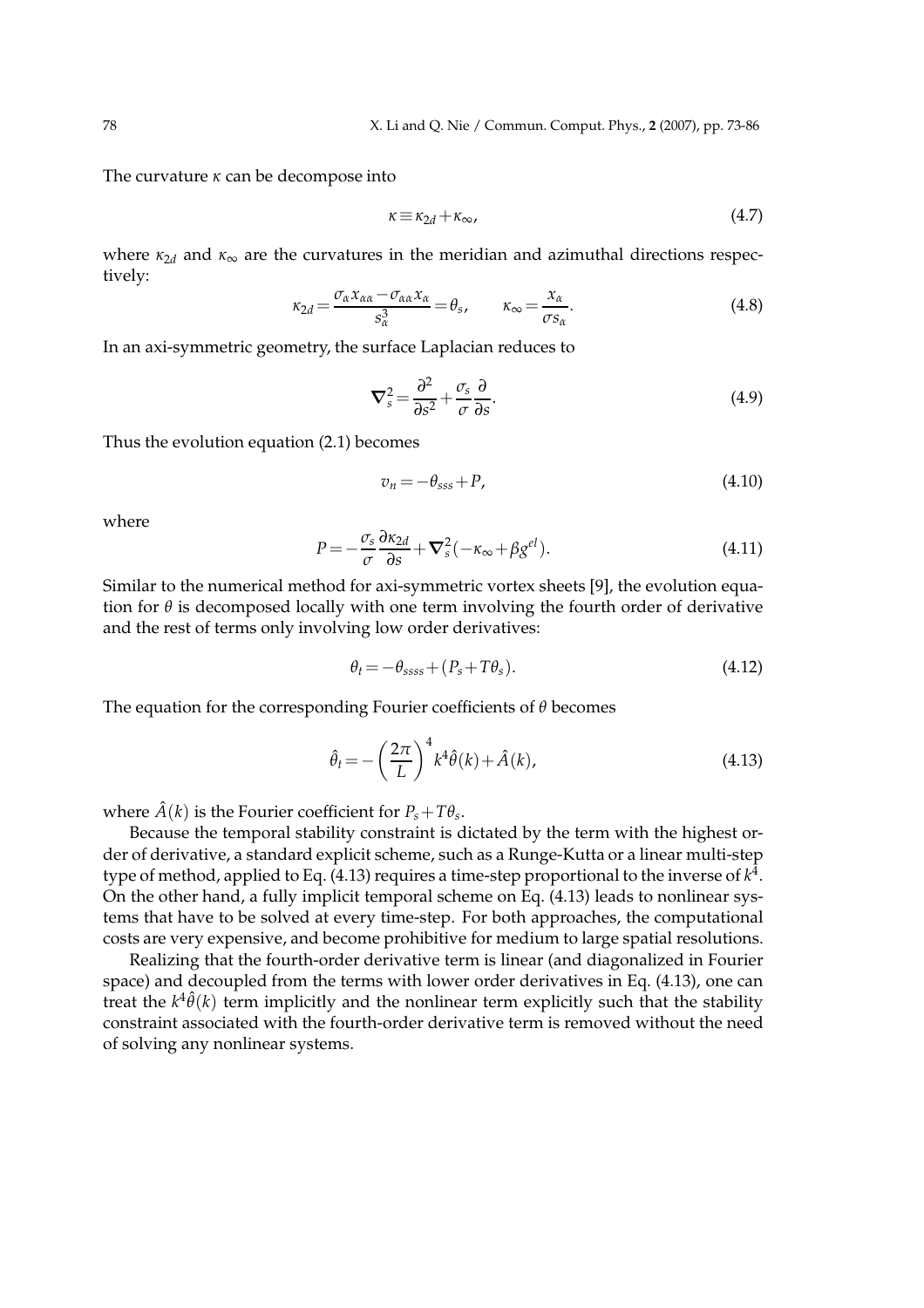In particular, one can apply the Crank-Nicholson discretization on the linear term and the leapfrog method on the nonlinearity in Eq. (4.13) to obtain

$$
\frac{\hat{\theta}^{n+1}(k) - \hat{\theta}^{n-1}(k)}{2\Delta t} = -k^4 \left[ \left( \frac{2\pi}{L^{n+1}} \right)^4 \hat{\theta}^{n+1}(k) + \left( \frac{2\pi}{L^{n-1}} \right)^4 \hat{\theta}^{n-1}(k) \right] + \hat{A}(k). \tag{4.14}
$$

This equation can be easily solved explicitly for  $\theta^{n+1}$ . Similar approaches have been successfully applied for two-dimensional vortex sheets and Hele-shaw flows [10, 15] as well as for axisymmetric vortex sheets [9]. In addition, Eq. (4.13) can also be approximated using the integration factor methods [15] and modified integration factor methods [7] that have advantages of damping small-scale numerical oscillations to make simulations more robust and stable.

In order to evaluate the elastic energy density *g el* in Eq. (4.13) at each time step, we must solve the boundary integral equations for the elasticity, either Eq. (3.2) or Eq. (3.3). The weakly singular integrals in the equations are partially de-singularized through the identities. A collocation method is carried out for the integral equations in which the integrals are approximated by the composite six-point Guassian quadratures. The quadrature points are obtained via the quintic spline interpolation of the equally spaced nodes representing the interface. The FFT is used to calculate the derivatives of various quantities and the pseudo-spectral method is applied for the nonlinear terms (e.g. *P*). The discretized equations for the displacement and the traction at the nodes are solved using GMRES [12]. Once the displacement and traction are obtained, the elastic energy density *g el* can be computed as in [5, 13].

#### **5 Results**

The dynamics of the whisker depends on the dimensionless parameter  $\beta$   $\equiv$   $R_0 E$  $\tilde{\epsilon}^2/\gamma$ . This parameter measures the relative strength of the elastic energy compared with the surface energy. Here,  $R_0$  is the radius of the undisturbed cylinder used as the length scale,  $E$  is Young's modulus,  $\tilde{\epsilon} = U_1/R_0$  is the scale of the applied strain, and  $\gamma$  is the solid-vapour surface tension. The corresponding time scale is chosen as  $R_0^4 k_T/(D_s \gamma V_a^2 A_0)$ , where  $D_s$ is the surface diffusivity coefficient,  $V_a$  is the atomic volume,  $A_0$  is the number of atoms per unit area on the interface, and  $k_T$  is the thermal energy.

To validate the numerical implementation, we test an exact solution of the straight cylinder for the elasticity equations (3.2). It is found that the numerical calculation of the integrals involving the *x*-component is usually more accurate than those involving the *σ*-component. This is mainly due to the nature of singularity of the integrands in the  $\sigma$ -components. It is also observed that the numerical solutions from solving Eq.  $(3.3)$ are more accurate than the ones from Eq. (3.2) when the disturbance field is relatively small compared with the applied stress field. The difference is owing to the fact that the numbers of significant digits in the solutions of Eqs. (3.2) and (3.3) are the same but Eq. (3.2) solves for the total field  $\bf{u}$  while Eq. (3.3) solves for the disturbance field  $\bf{u}^D$  that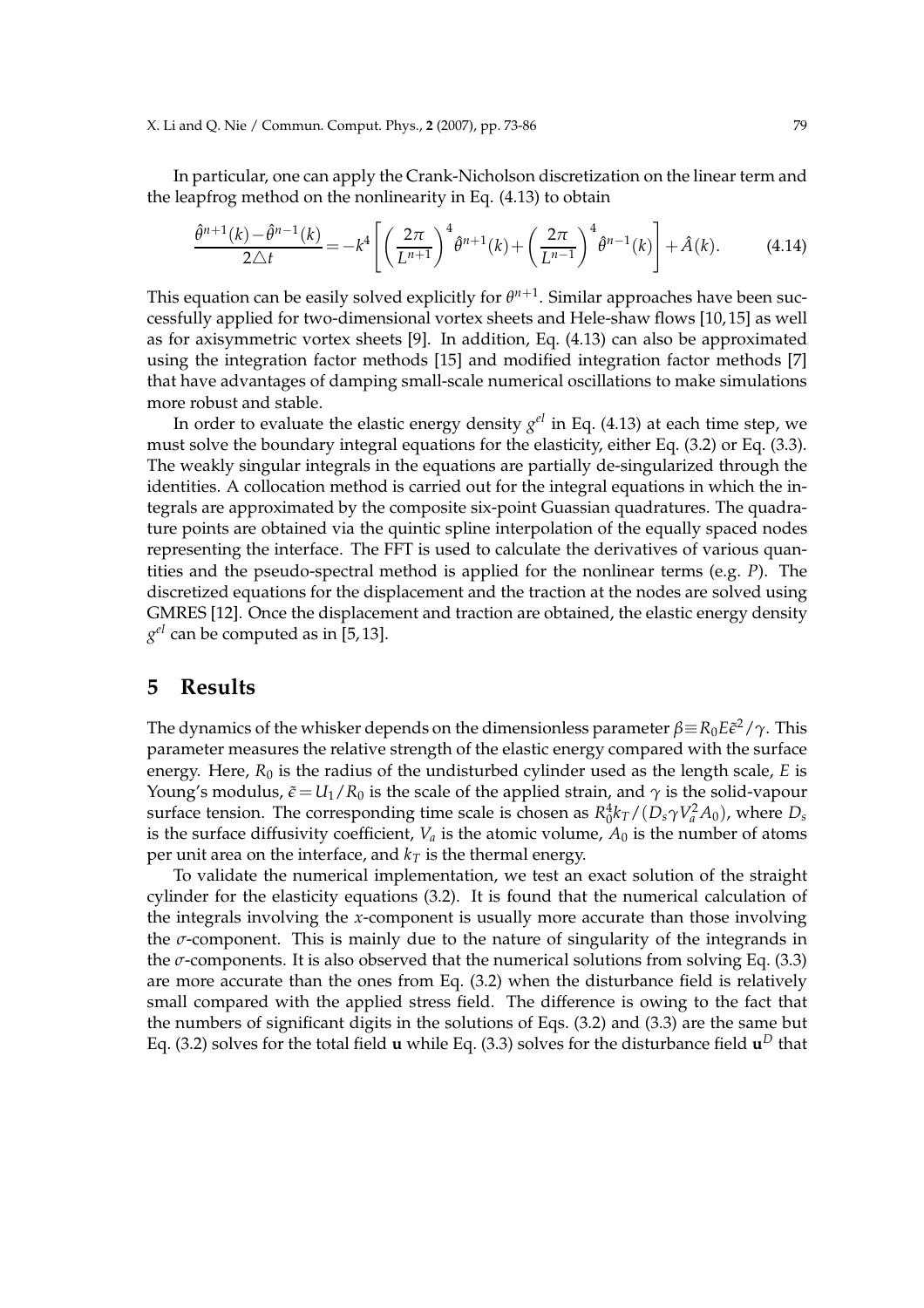

Figure 2: Comparison with the linear analysis in [4, 6] for a cylindrical whisker with the initial profile  $\sigma = 1 +$  $0.001\cos(2k\pi x)$  and the wavenumber  $k=0.1$ . The contours of the whisker are shown at the nondimensionalized time *t*=10 and 30, where the solid and dashed lines are obtained from the numerical simulation and the linear stability analysis respectively.

can be treated as a small correction term to the principal term  $\mathbf{u}^{(0)}$ . For the rest of the paper, the elasticity energy density *g el* is computed based on the numerical solutions of Eq. (3.3).

Next, we compare our numerical simulation with the result of linear analysis [4, 6]. The applied stress on the whisker given by the condition (2.4) of this paper agree with that in the linear studies up to the leading order. We show that our results match well with the prediction in [4,6] for small-wavenumber disturbance. Fig. 2 displays the shape evolution of a slightly disturbed circular cylinder,  $\sigma = 1+0.001\cos(2k\pi x)$  for the wavenumber  $k=$ 0.1, the elastic parameter *β*=1/2 and the Poisson ratio *ν*=1/3. The solid lines in Fig. 2 are obtained from our numerical simulation while the dashed lines correspond to the linear solution  $\sigma = 1+0.001 \exp(\omega t) \cos(2k\pi x)$  where the growth rate is the small-*k* asymptotic result  $\omega$  ~  $(1+2\beta)k^2+\mathcal{O}(k^4)$  given in [6].

We turn to investigate the effect of elasticity on the evolution of a cylindrical whisker where the initial shape significantly away from a straight cylinder. The initial whisker profile is given by  $\sigma = 1+0.1\cos(2k\pi x)$  with the wavenumber  $k=1.2$ .

Fig. 3 shows a time series of the whisker profiles for  $\nu = 1/3$  and  $\beta = 1/8$ . It is clear that the whisker evolves to a straight circular cylinder agreeing with the linear analysis that predicts stability at these values of wavenumber and the elastic parameter. In order to show the accuracy of the computation, we have shown the numerical results of two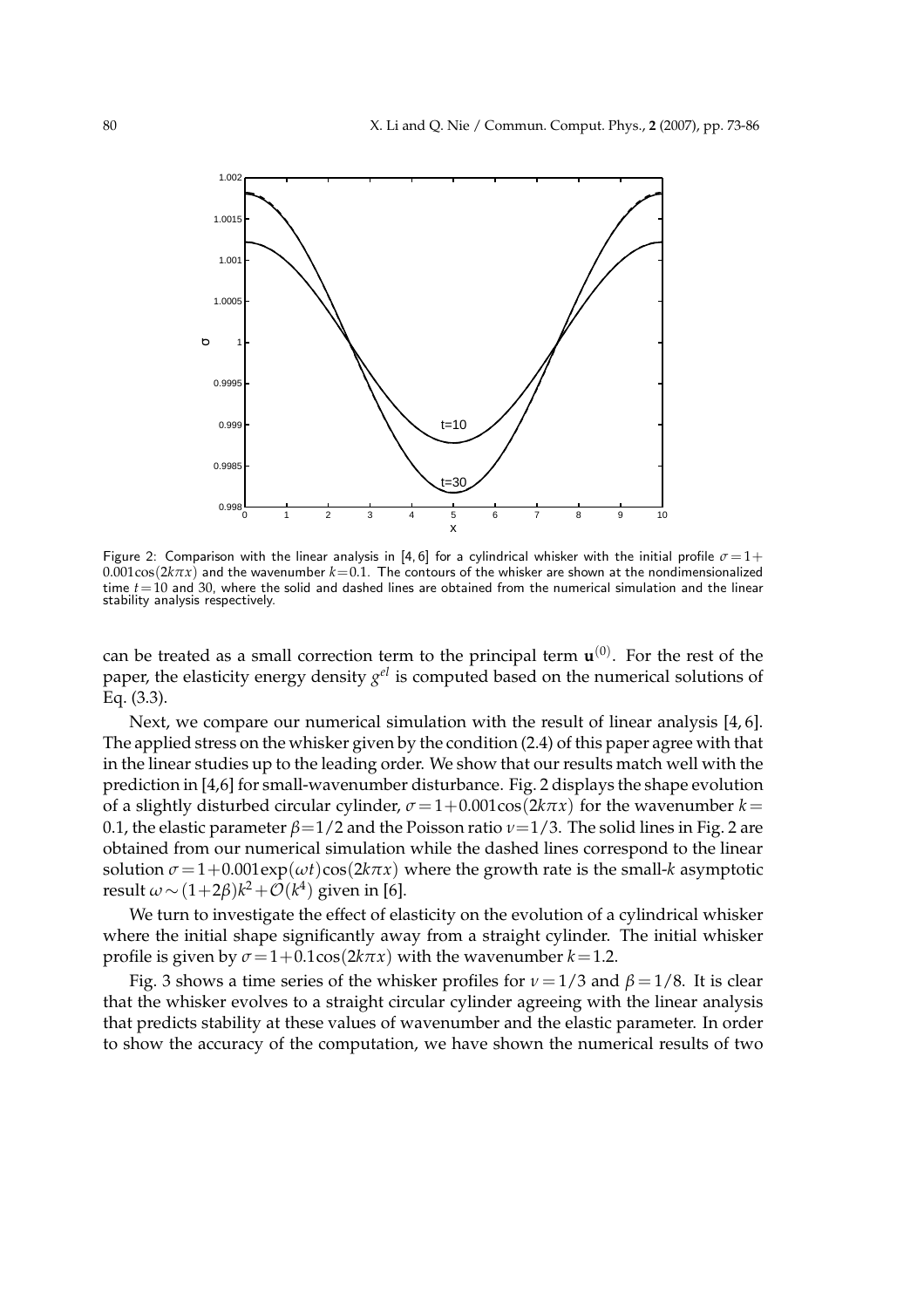

Figure 3: Evolution of a cylindrical whisker with the initial profile  $\sigma = 1+0.1\cos(2k\pi x)$  with the wavenumber *k*=1.2 and *β*=1/8. The cross sections in the (*x*,*y*)-plane of the whisker are shown at the nondimensionalized time  $t=10/1.2^4 \approx 4.823$  and  $t=80/1.2^4 \approx 38.580$ . The figure shows both the results obtained with the number of marker points  $n=64$  (the dashed lines) and with  $n=128$  (the solid lines).

different discretizations: the solid lines are for the number of marker points *n*=128 while the dashed lines in the figure are for  $n=64$ . The results are indistinguishable in the plot, demonstrating that the resolution with  $n=64$  is enough for the case. Thus, in this paper, we have obtained the results starting with  $n=64$ .

When  $\beta$  is raised to 1/4, the whisker becomes unstable based on the linear analysis. Fig. 4 shows the snap shots of the whisker profiles at times  $t = 2/1.2^4$  ,  $3.6/1.2^4$  ,  $3.98/1.2^4$  . The numerical results show that the whisker pinches at the narrow sections and the dynamics accelerates as the whisker collapses. Further detail at the pinching portions are under current study.

#### **5.1 Conclusions**

In this work, we have developed a model such that the effect of elastic stress on surface diffusion can be investigated numerically for an axi-symmetric, periodic whisker. In particular, the applied stress must satisfy the relationship (2.6) between the traction and the displacement in the solid, and the displacement vector must have a jump between two periodic boundaries for a stressed solid in the periodic configuration.

To facilitate numerical simulation using sharp-interface methods, we have derived the boundary integral equations for the elasticity problem using the three-dimensional,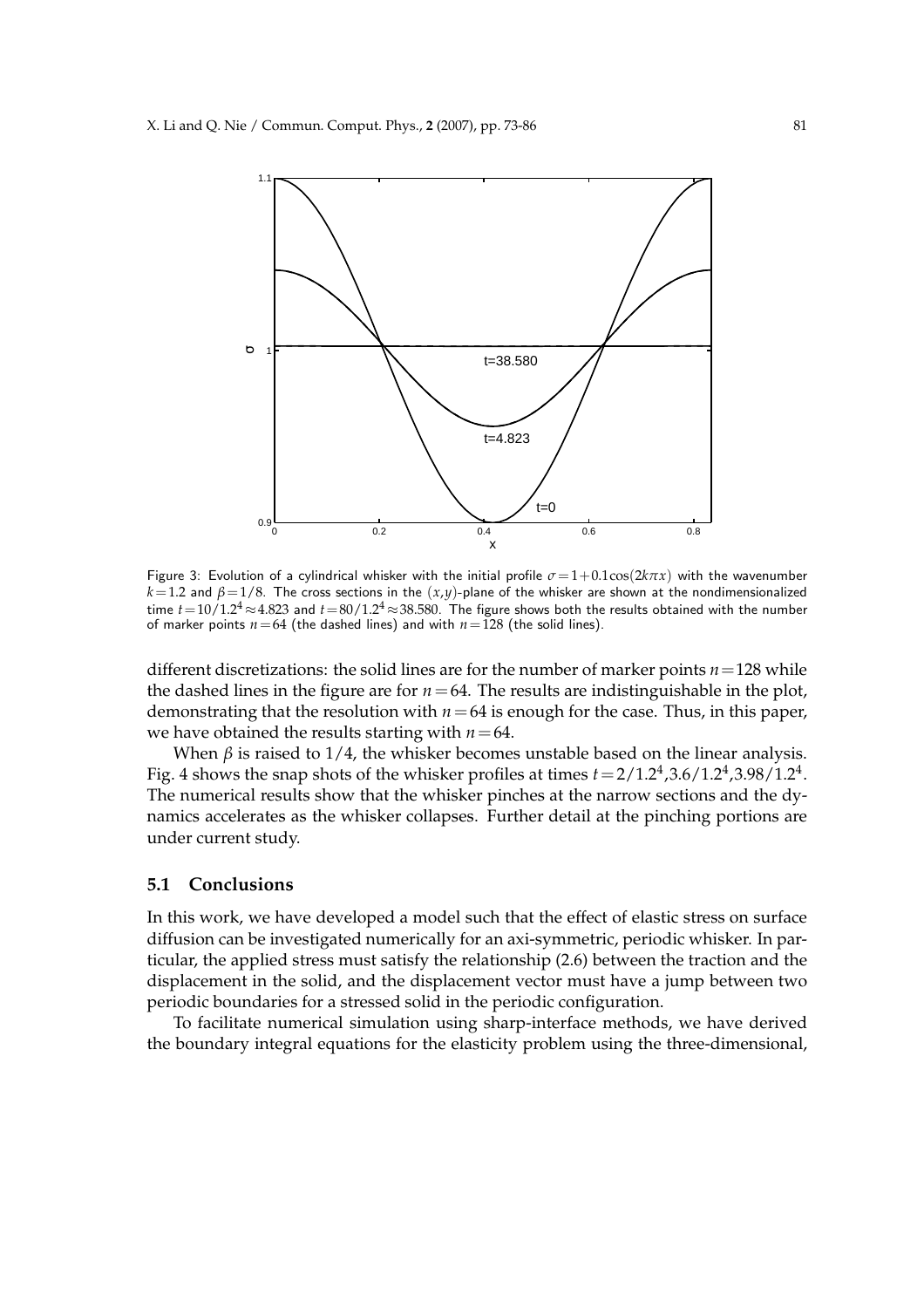

Figure 4: Evolution of a cylindrical whisker with the initial profile  $\sigma = 1+0.1\cos(2k\pi x)$  with the wavenumber  $k=1.2$  (shown by the solid line) and  $\beta=1/4$ . The cross sections in the  $(x,y)$ -plane of the whisker are shown at the nondimensionalized time  $t = 2/1.2^4 \approx 0.965$  (the dashed line),  $3.6/1.2^4 \approx 1.736$  (the dotted line), and  $3.98/1.2^{4} \approx 1.919$  (the dash-dotted line).

axi-symmetric Green's functions. The boundary integral approach reduces the original three-dimensional problem to a two-dimensional one, and, further, restricting to axisymmetry makes it a one-dimensional computation in which the details of the dynamics can be obtained accurately. To deal with the stiffness associated with the surface diffusion on the curvature, we have developed an efficient semi-implicit temporal scheme for the interface motion in axi-symmetric geometry. In the new scheme, the most stiff term reformulated in Fourier space becomes a diagonal system, thus an implicate treatment can be easily implemented without extra costs. This new temporal scheme allows us perform long-time and robust simulations to examine the effect of elasticity.

We have performed simulations of fully nonlinear evolution of a whisker under influence of applied stress. Our results agree well with the linear stability analysis when the initial perturbation from the equilibrium shape is small. We also have presented the whisker profiles at different times for a linearly unstable configuration.

In absence of stress, an axi-symmetric whisker may pinch off in finite time, minimizing its surface energy. Further, it has been shown that the pinch-off structure is selfsimilar and there is a unique observable cone angle during pinch-off. [1] In contrast, in two-dimensional studies, solid surfaces form cusps under applied stress. [14,16] It would be interesting to examine whether an axi-symmetric whisker pinches off first or develop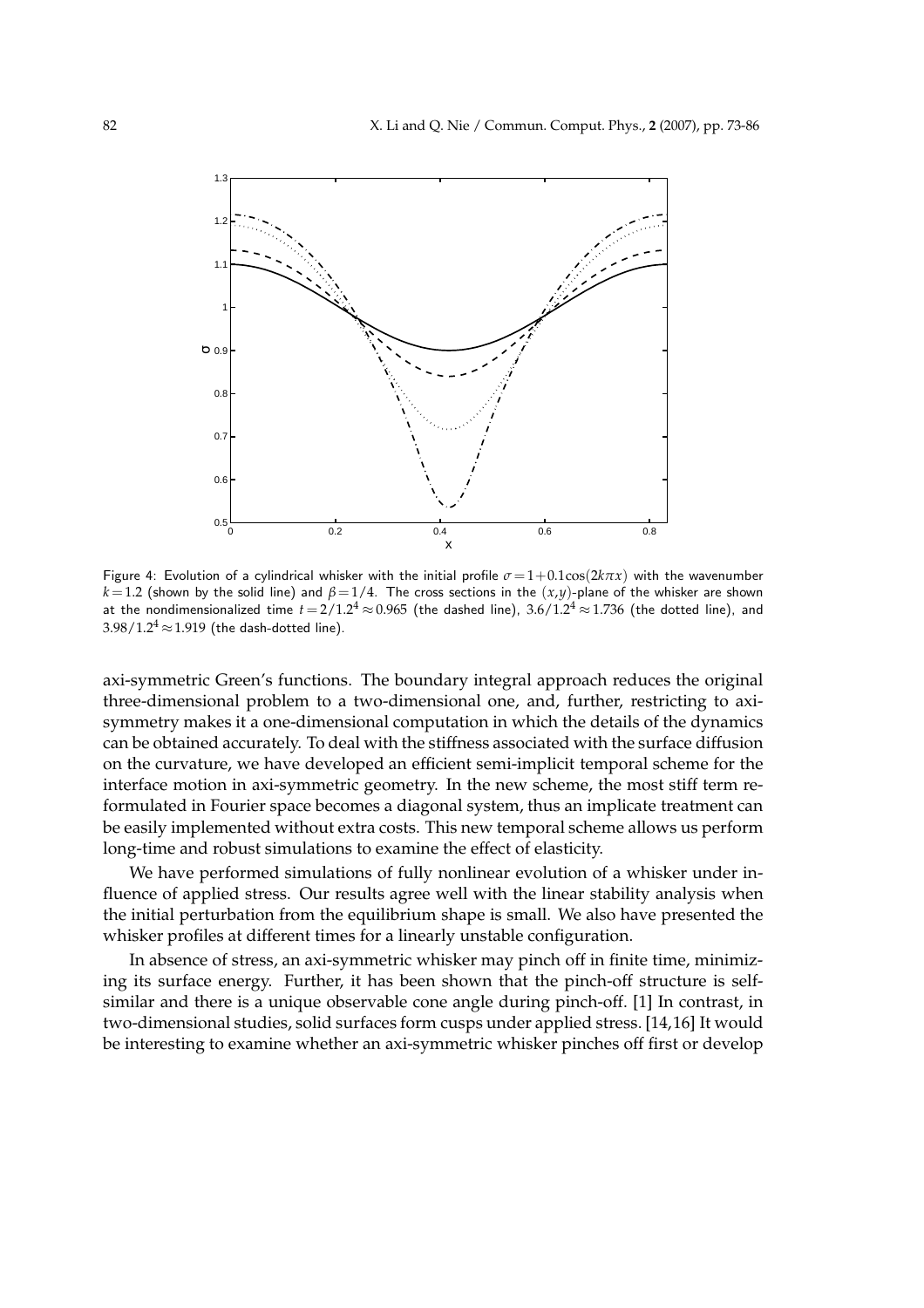a surface singularity first, under stress. The dynamics of this kind is under current investigation.

### **Acknowledgments**

The authors would like thank M. J. Miksis for first introducing the problem to us. The work was partially supported by NSF DMS-0511411 (X.L.) and NSF DMS-0511169 (Q.N.).

### **A Derivation of Eqs. (2.6) and (3.5)**

The Cartesian coordinates is used unless where it is specified otherwise. As shown earlier, for any cross section  $\partial \Omega_c$  of the cylindrical solid with normal **n** = (1,0,0),

$$
F_i = \iint\limits_{\partial \Omega_c} t_i \, dA = \iint\limits_{\partial \Omega_c} \sigma_{ij} n_j \, dA = \iint\limits_{\partial \Omega_c} \sigma_{i1} \, dA. \tag{A.1}
$$

For isotropic elasticity, the Hooke's law gives

$$
\sigma_{i1} = 2\mu\epsilon_{i1} + \lambda\delta_{i1}\epsilon_{kk},
$$

or

$$
\sigma_{11} = (2\mu + \lambda)u_{1,1} + \lambda (u_{2,2} + u_{3,3}),
$$
  
\n
$$
\sigma_{i1} = \mu (u_{i,1} + u_{1,i}), \quad i = 2,3.
$$
\n(A.2)

Using Green's Theorem and the axi-symmetry, we have

$$
\iint_{\partial \Omega_c} u_{1,2} dA = \int_{C_c} u_1 dz = u_1 \int_{C_c} dz = 0,
$$
\n
$$
\iint_{\partial \Omega_c} u_{1,3} dA = -\int_{C_c} u_1 dy = -u_1 \int_{C_c} dy = 0,
$$
\n(A.3)

where  $C_c$  is the boundary of  $\partial \Omega_c$ .

Express  $C_c$  by the parametric equations  $y = \sigma_c \cos\theta$ ,  $z = \sigma_c \sin\theta$  where  $\sigma_c$  is the radius of the circular disk *∂*Ω*<sup>c</sup>* , and write the displacement **u**=*u*1**e**1+*uσσ*ˆ (in cylindrical coordinates,  $\hat{\sigma}$  is the unit vector in  $\sigma$ -direction) as  $\mathbf{u} = u_1 \mathbf{e}_1 + u_\sigma \cos \theta \mathbf{e}_2 + u_\sigma \sin \theta \mathbf{e}_3$ . Using Green's Theorem and calculating the line integrals, we obtain

$$
\iint_{\partial\Omega_c} u_{2,2} dA = \int_{C_c} u_2 dz = \pi \sigma_c u_\sigma
$$
\n
$$
\iint_{\partial\Omega_c} u_{3,3} dA = -\int_{C_c} u_3 dy = \pi \sigma_c u_\sigma.
$$
\n(A.4)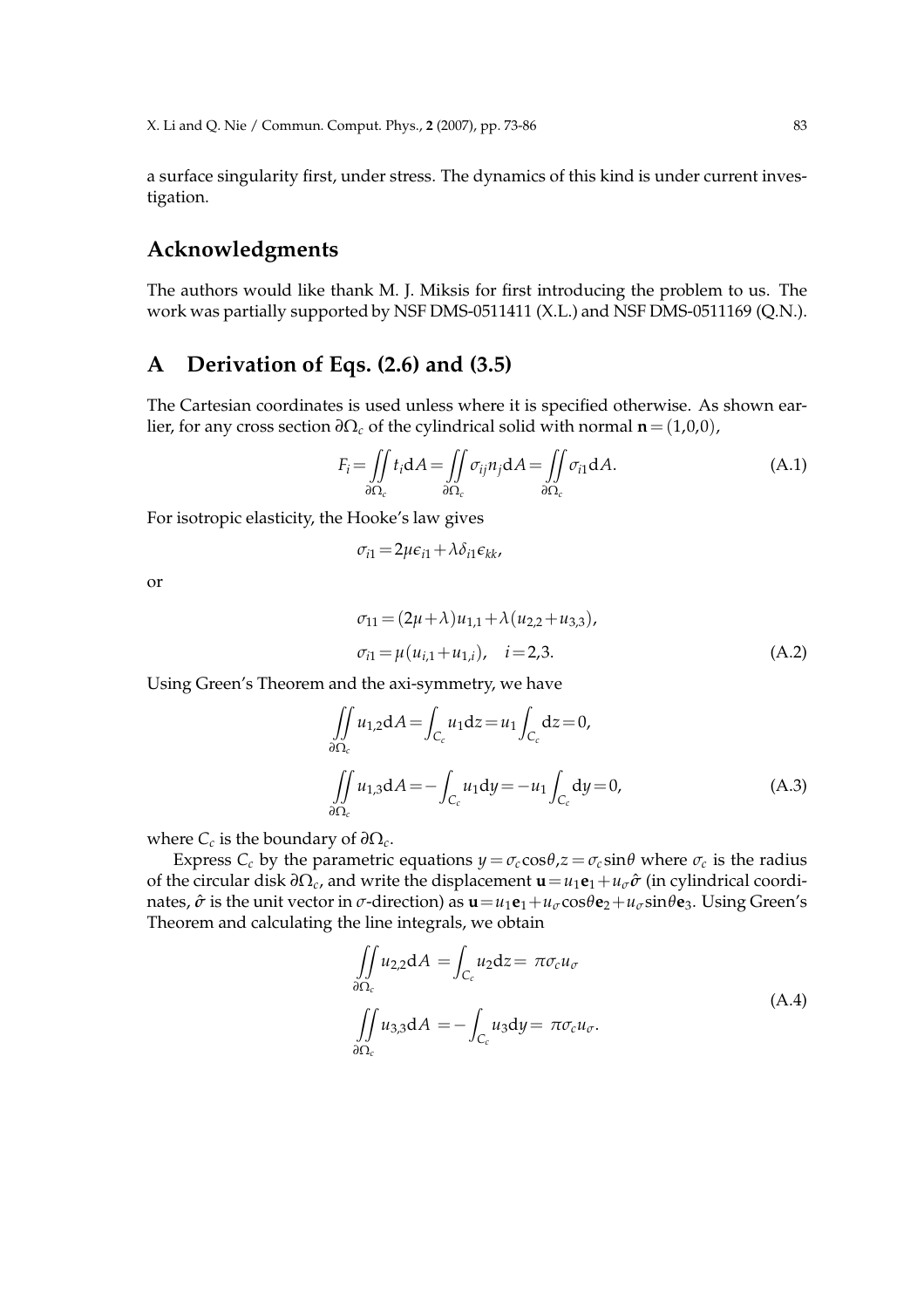Using the Hooke's law (A.2),

$$
F_1 = \iint_{\partial \Omega_c} \sigma_{11} dA = \iint_{\partial \Omega_c} [(2\mu + \lambda)u_{1,1} + \lambda (u_{2,2} + u_{3,3})] dA
$$
  
=  $(2\mu + \lambda) \iint_{\partial \Omega_c} (u_{1,1} + u_{2,2} + u_{3,3}) dA - 2\mu \iint_{\partial \Omega_c} (u_{2,2} + u_{3,3}) dA.$  (A.5)

Integrate (A.5) over one period of the solid, and use the divergence theorem and Eq. (A.4), to derive

$$
L_p F_1 = (2\mu + \lambda) \iiint_{\Omega^p} (u_{1,1} + u_{2,2} + u_{3,3}) dV - 4\pi \mu \int_C u_\sigma \sigma dx,
$$
  
\n
$$
L_p F_1 = (2\mu + \lambda) \iint_{\partial \Omega_l + \partial \Omega_r + \partial \Omega_p} \mathbf{u} \cdot \mathbf{n} dA - 4\pi \mu \int_C u_\sigma \sigma dx.
$$
 (A.6)

Using the condition (2.5), we get

$$
L_p F_1 = (2\mu + \lambda) \iint_{\partial \Omega_r} (\mathbf{u}(\mathbf{x}) - \mathbf{u}(\mathbf{x} - L_p \mathbf{e}_1)) \cdot \mathbf{n} dA + (2\mu + \lambda) \iint_{\partial \Omega_p} \mathbf{u} \cdot \mathbf{n} dA - 4\pi \mu \int_C u_\sigma \sigma dx, L_p F_1 = (2\mu + \lambda) U_1 \pi \sigma_r^2 + (2\mu + \lambda) \iint_{\partial \Omega_p} \mathbf{u} \cdot \mathbf{n} dA - 4\pi \mu \int_C u_\sigma \sigma dx.
$$
 (A.7)

To simplify, we compute **u**·**n** on the contour *C*,

$$
\mathbf{u} = u_1 \mathbf{e}_1 + u_\sigma \mathbf{e}_2, \qquad \mathbf{n} = -\frac{dy}{ds} \mathbf{e}_1 + \frac{dx}{ds} \mathbf{e}_2.
$$
 (A.8)

Due to axi-symmetry and d*A*=*σ*d*φ*d*s*, where *s* is the arclength along *C*, we have

$$
\iint\limits_{\partial\Omega_p} \mathbf{u} \cdot \mathbf{n} \, dA = 2\pi \int_C (-u_1 \sigma dy + u_\sigma \sigma dx). \tag{A.9}
$$

Thus, Eq. (A.7) can be simplified to

$$
L_p F_1 = (2\mu + \lambda) \left[ \pi \sigma_r^2 U_1 - 2\pi \int_C u_1 \sigma \, \mathrm{d}y + 2\pi \int_C u_\sigma \sigma \, \mathrm{d}x \right] - 4\pi \mu \int_C u_\sigma \sigma \, \mathrm{d}x,\tag{A.10}
$$

which is the formula (2.6).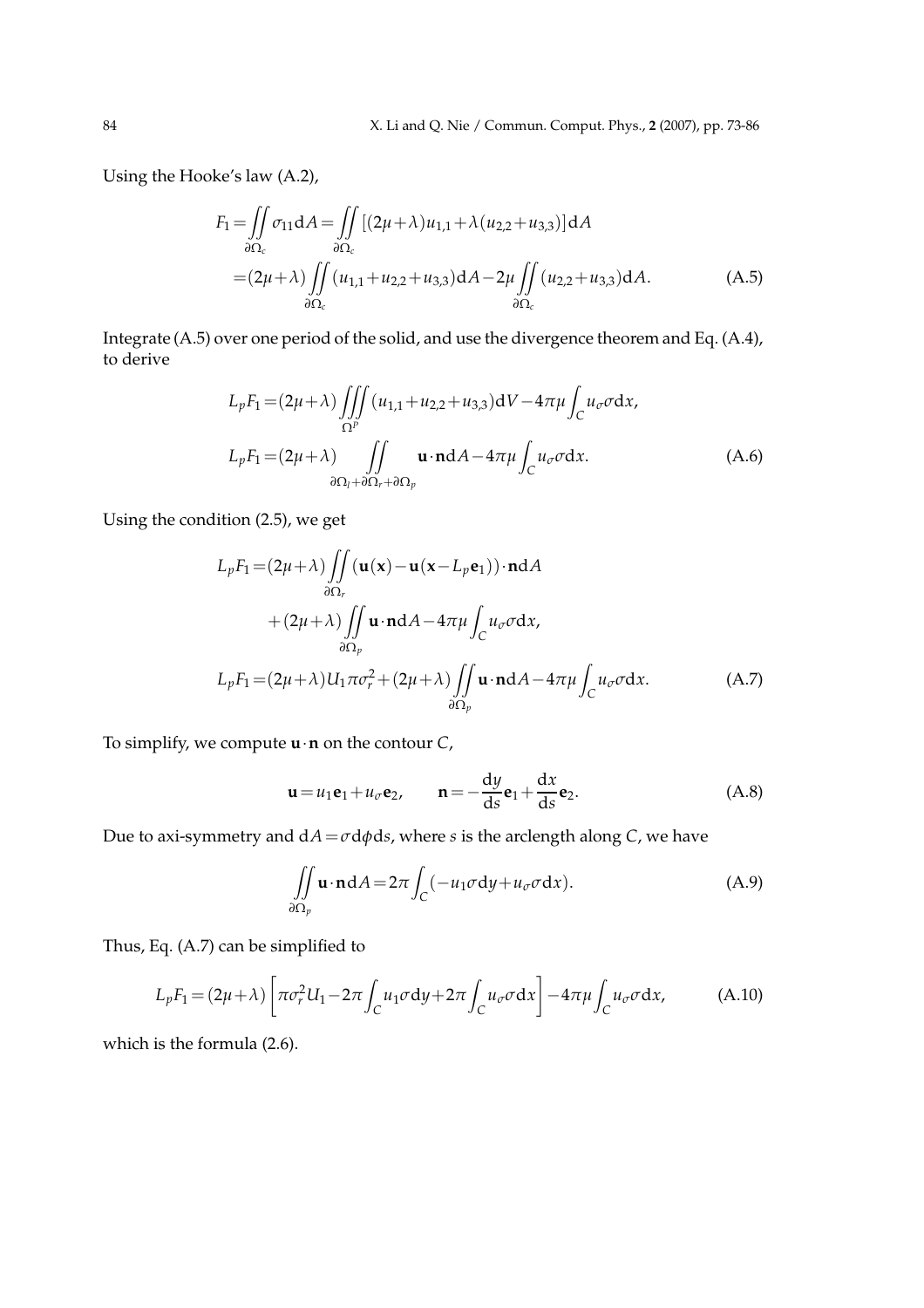To obtain the formula (3.5), decompose  $\mathbf{u} = \mathbf{u}^D + \mathbf{u}^{(0)}$  and note the periodic  $\mathbf{u}^D$  and plug into the first equation of (A.6), using the definitions (3.4)

$$
L_p F_1 = (2\mu + \lambda) \iiint_{\Omega^p} (\nabla \cdot \mathbf{u}^D + \nabla \cdot \mathbf{u}^{(0)}) dV - 4\pi \mu \int_C (u^D_\sigma + u^{(0)}_\sigma) \sigma dx
$$
  

$$
= (2\mu + \lambda) \frac{U_1}{L_p} (1 - 2\nu) V_p + (2\mu + \lambda) \iint_{\partial \Omega_l + \partial \Omega_r + \partial \Omega_p} \mathbf{u}^D \cdot \mathbf{n} dA
$$
  

$$
-4\pi \mu \int_C \frac{U_1}{L_p} (-\nu \sigma^2) dx - 4\pi \mu \int_C u^D_\sigma \sigma dx
$$
 (A.11)

Using the definition  $\lambda = 2\mu v / (1 - 2v)$  and the periodicity of  $\mathbf{u}^D$ , we can simplify (A.11) to

$$
L_p F_1 = \frac{U_1}{L_p} 2\mu (1-\nu) V_p + (2\mu + \lambda) \iint\limits_{\partial \Omega_p} \mathbf{u}^D \cdot \mathbf{n} dA + \frac{U_1}{L_p} 4\mu \nu \int_C \pi \sigma^2 dx - 4\pi \mu \int_C u^D_{\sigma} \sigma dx.
$$

By the definition of  $V_p$ , we have

$$
L_p F_1 = \frac{U_1}{L_p} 2\mu (1 - \nu) V_p + (2\mu + \lambda) \iint\limits_{\partial \Omega_p} \mathbf{u}^D \cdot \mathbf{n} dA + \frac{U_1}{L_p} 4\mu \nu V_p - 4\pi \mu \int_C u_\sigma^D \sigma dx, \tag{A.12}
$$

which gives

$$
L_p F_1 = \frac{U_1}{L_p} E V_p + (2\mu + \lambda) \iint\limits_{\partial \Omega_p} \mathbf{u}^D \cdot \mathbf{n} dA - 4\pi \mu \int_C u^D_\sigma \sigma dx.
$$
 (A.13)

Similar to the simplification procedure from Eq. (A.7) to (2.6), Eq. (A.12) can be reduced to (3.5).

#### **References**

- [1] A. J. Bernoff, A. L. Bertozzi and T. P. Witeleski, Axisymmetric surface diffusion: Dynamics and stability of self-similar pinchoff, J. Stat. Phys., 93 (1998), 725–776.
- [2] B. D. Coleman, R. S. Falk and M. Moakher, Stability of cylindrical bodies in the theory of surface diffusion, Physica D, 89 (1995), 123–135.
- [3] B. D. Coleman, R. S. Falk and M. Moakher, Space-time finite element methods for surface diffusion with applications to the theory of the stability of cylinders, SIAM J. Sci. Comput., 17 (1996), 1434–1448.
- [4] J. Colin, J. Grilhè and N. Junqua, Surface instabilities of a stressed cylinderical whisker, Philos. Mag. A, 76 (1997), 793–805.
- [5] H. J. Jou, P. H. Leo and J. S. Lowengrub, Microstructural evolution in inhomogeneous elastic media, J. Comput. Phys., 131 (1997), 109–148.
- [6] D. J. Kirill, S. H. Davis, M. J. Miksis and P. W. Voorhees, Morphological instability of a whisker, Proc. R. Soc. A, 455 (1999), 3825–3844.